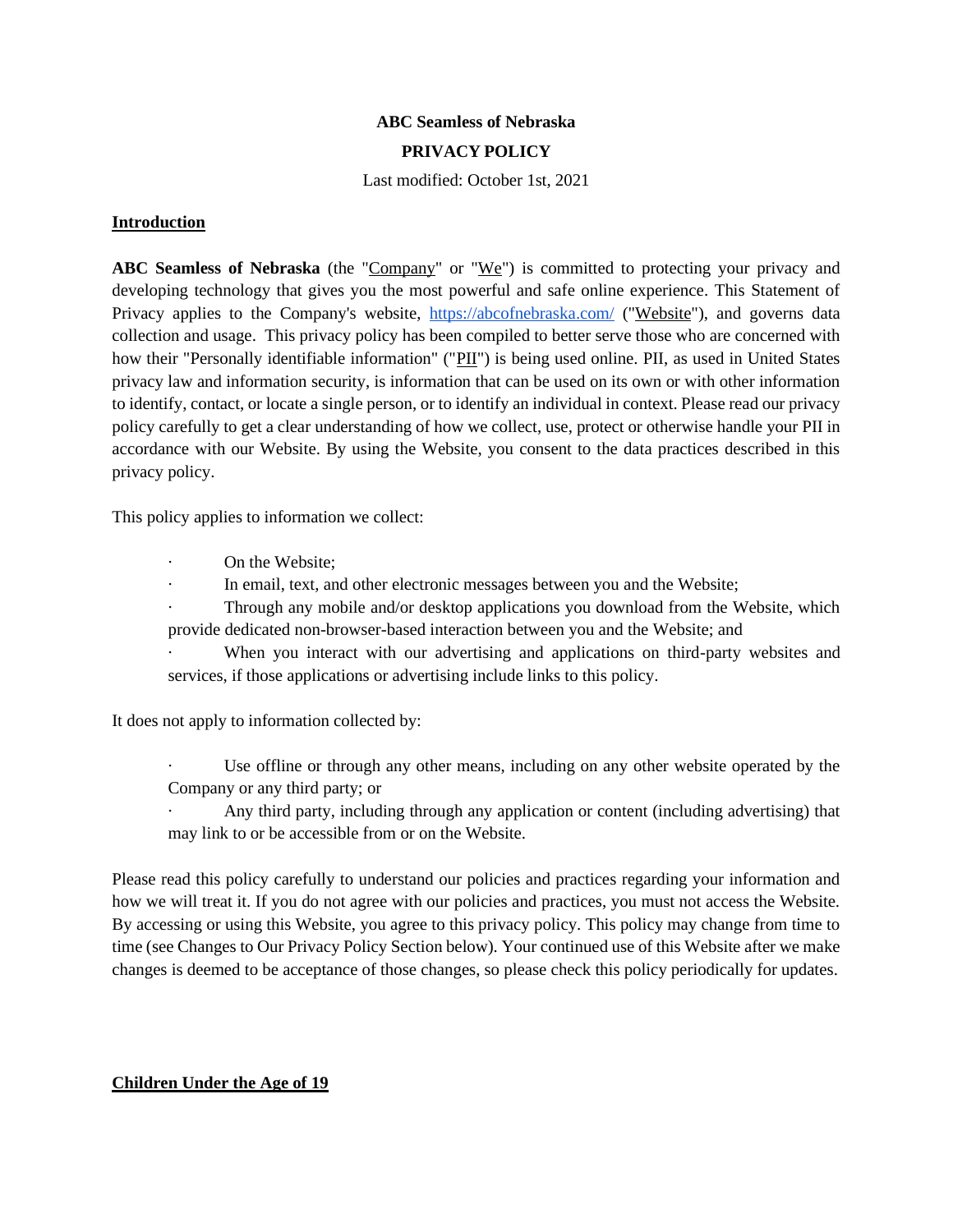Our Website is not intended for children under 19 years of age. No one under age 19 may provide any information to or on the Website. We do not knowingly collect personal information from children under 19. If you are under 19, do not use or provide any information on this Website or on or through any of its features, do not register for an account on the Website, make any purchases through the Website, use any of the interactive or public comment features of this Website or provide any information about yourself to us, including your name, address, telephone number, email address, or any screen name or user name you may use. If we learn we have collected or received personal information from a child under 19 without verification of parental consent, we will delete that information. If you believe we might have any information from or about a child under 19, please contact us at the email address at the bottom of this Privacy Policy.

# **Information We Collect About You and How We Collect It**

We collect several types of information from and about users of our Website, including information:

by which you may be personally identified, such as name, postal address, e-mail address, telephone number and any other identifier by which you may be contacted online or offline ("personal information");

that is about you, but individually does not identify you; and/or

about your internet connection, the equipment you use to access our Website and usage details.

We collect this information:

- Directly from you when you provide it to us; and/or
- · Automatically as you navigate through the site. Information collected automatically may include usage details, IP addresses, and information collected through cookies, web beacons, and other tracking technologies.

# **Information You Provide to Us**.

The information we collect on or through our Website may include:

· Information that you provide by filling in forms on our Website. This includes information provided at the time of registering to use our Website, subscribing to our services, purchasing design work, posting material, or requesting further services. We may also ask you for information when you report a problem with our Website.

- Records and copies of your correspondence (including email addresses), if you contact us.
- Your responses to surveys that we might ask you to complete for research purposes.

· Details of transactions you carry out through our Website and of the fulfillment of your orders.

Your search queries on the Website.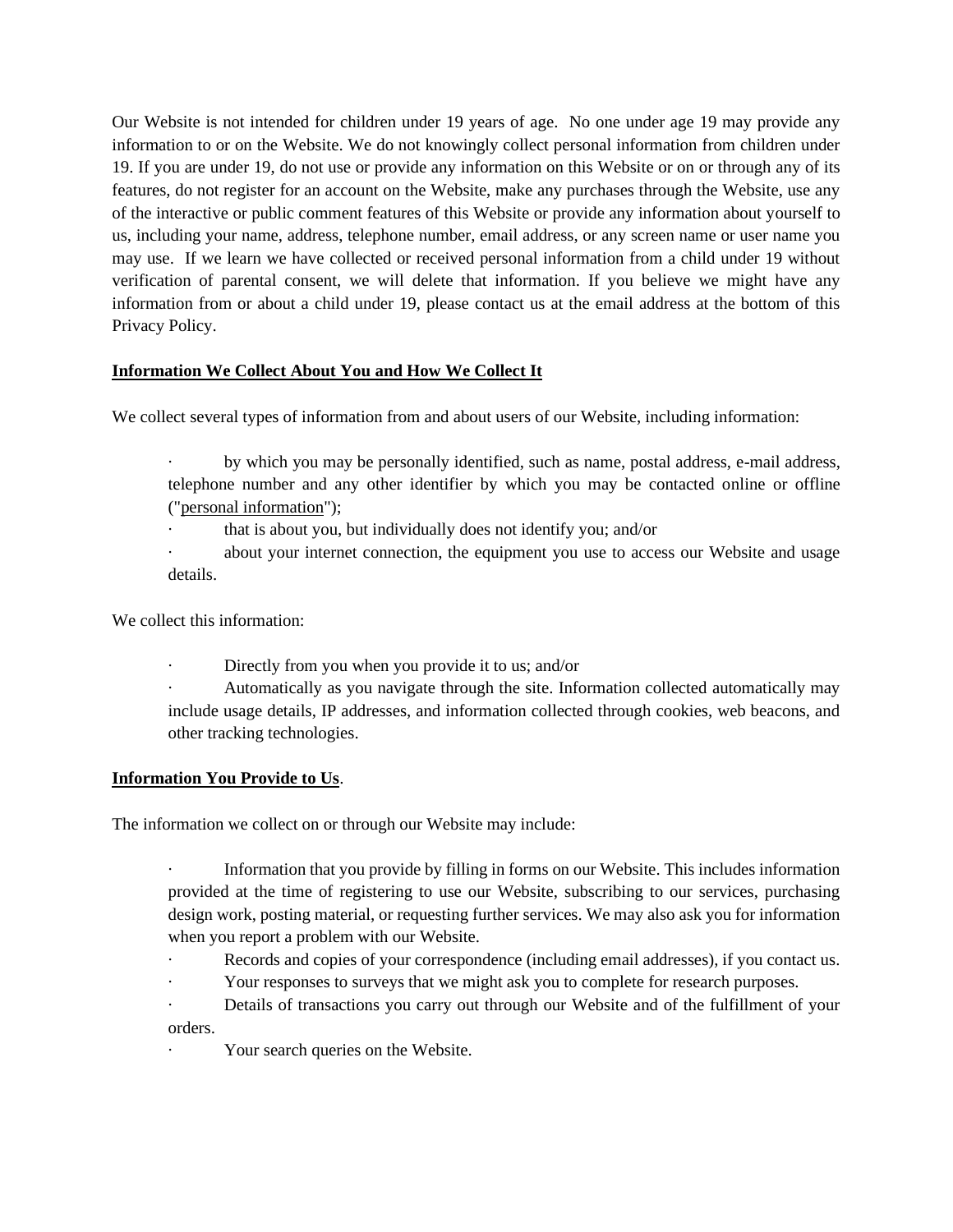**You also may provide information to be published or displayed (hereinafter, "posted") on public areas of the Website, or transmitted to other users of the Website or third parties (collectively, "User Contributions"). Your User Contributions are posted on and transmitted to others at your own risk. Please be aware that no security measures are perfect or impenetrable. Additionally, we cannot control the actions of other users of the Website with whom you may choose to share your User Contributions. Therefore, we cannot and do not guarantee that your User Contributions will not be viewed by unauthorized persons.**

## **Information We Collect Through Automatic Data Collection Technologies**.

As you navigate through and interact with our Website, we may use automatic data collection technologies to collect certain information about your equipment, browsing actions, and patterns, including:

Details of your visits to our Website, including traffic data, location data, logs, and other communication data and the resources that you access and use on the Website.

Information about your computer and internet connection, including your IP address, operating system, and browser type.

The information we collect automatically is statistical data and may include personal information, but we may maintain it or associate it with personal information we collect in other ways or receive from third parties. It helps us to improve our Website and to deliver a better and more personalized service, including by enabling us to:

- · Estimate our audience size and usage patterns.
- · Store information about your preferences, allowing us to customize our Website according to your individual interests.
- Speed up your searches.
- · Recognize you when you return to our Website.

The technologies we use for this automatic data collection may include:

· **Cookies (or browser cookies).** A cookie is a small file placed on the hard drive of your computer. You may refuse to accept browser cookies by activating the appropriate setting on your browser. However, if you select this setting you may be unable to access certain parts of our Website. Unless you have adjusted your browser setting so that it will refuse cookies, our system will issue cookies when you direct your browser to our Website.

· **Flash Cookies.** Certain features of our Website may use local stored objects (or Flash cookies) to collect and store information about your preferences and navigation to, from, and on our Website. Flash cookies are not managed by the same browser settings as are used for browser cookies.

Web Beacons. Pages of our Website and our emails may contain small electronic files known as web beacons (also referred to as clear gifs, pixel tags, and single-pixel gifs) that permit the Company, for example, to count users who have visited those pages or opened an email and for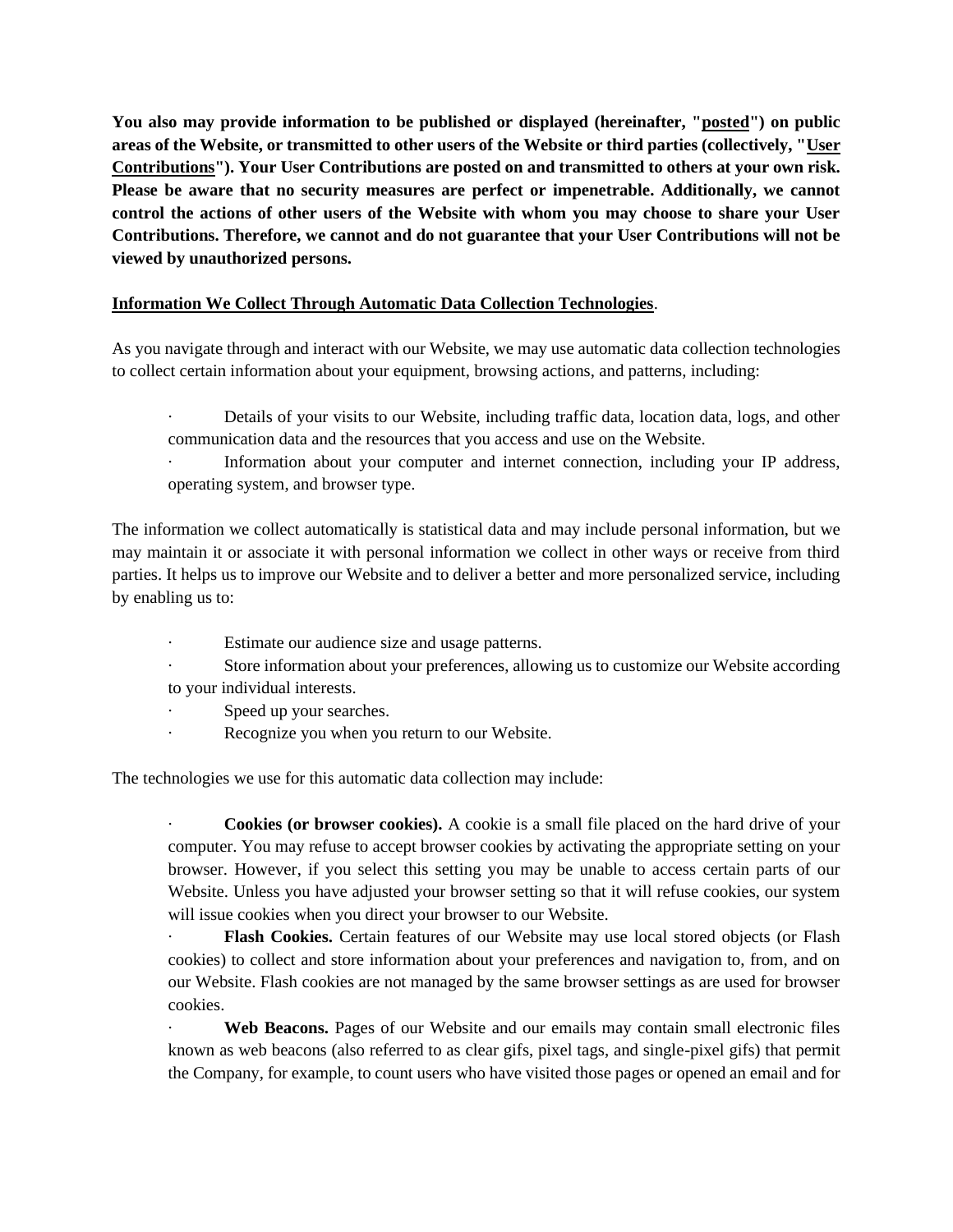other related website statistics (for example, recording the popularity of certain website content and verifying system and server integrity).

· **Google Analytics**. **We use Google Analytics, including Google Analytics Demographics and Interest Reporting to collect information about our Website users. This data helps us make informed website improvements and make the website more useful to you. The types of information collected may include the date and time of your visit; the website pages that you view; the address of the website you came from prior to your visit to the Website; and your age, gender and interests (as indicated by Google). Using Google Ad Settings you may opt out of Analytics for Display Advertising and customize Google Display Network ads. You may also use Google Analytics' currently available opt-outs for the web. For additional details on Google's own Privacy Policy, please visit [http://www.google.com/intl/en/policies/privacy/.](http://www.google.com/intl/en/policies/privacy/)]**

## **Third-Party Use of Cookies and Other Tracking Technologies**

**We use Google AdWords Remarketing to advertise our services across the Internet. AdWords remarketing will display relevant advertisements tailored to you based on what parts of the Website you have viewed by placing a cookie on your computer or device. This cookie does not in any way identify you or give access to your computer or device. The cookie is used to say "this person visited this page, so show them advertisements relating to that page." Google AdWords Remarketing allows us to tailor our marketing to better suit your needs and only display advertisements that are relevant to you. For additional details on Google's own Privacy Policy and how you can opt out of Google's use of cookies, please visit [http://www.google.com/intl/en/policies/privacy/.](http://www.google.com/intl/en/policies/privacy/)**

**You can opt-out of LinkedIn advertising here [https://www.linkedin.com/psettings/guest-controls](https://app.mavenlink.com/redirect?url=https%3A%2F%2Fwww.linkedin.com%2Fpsettings%2Fguest-controls)**

**We do not control these third parties' tracking technologies or how they may be used. If you have any questions about an advertisement or other targeted content, you should contact the responsible provider directly.]**

#### **How We Use Your Information**

We use information that we collect about you or that you provide to us, including any personal information:

- To present our Website and its contents to you.
- To provide you with information, products, or services that you request from us.
- To fulfill any other purpose for which you provide it.
- · To provide you with notices about your account/subscription, including expiration and renewal notices.

· To carry out our obligations and enforce our rights arising from any contracts entered into between you and us, including for billing and collection.

· To notify you about changes to our Website or any products or services we offer or provide through it.

To allow you to participate in interactive features on our Website.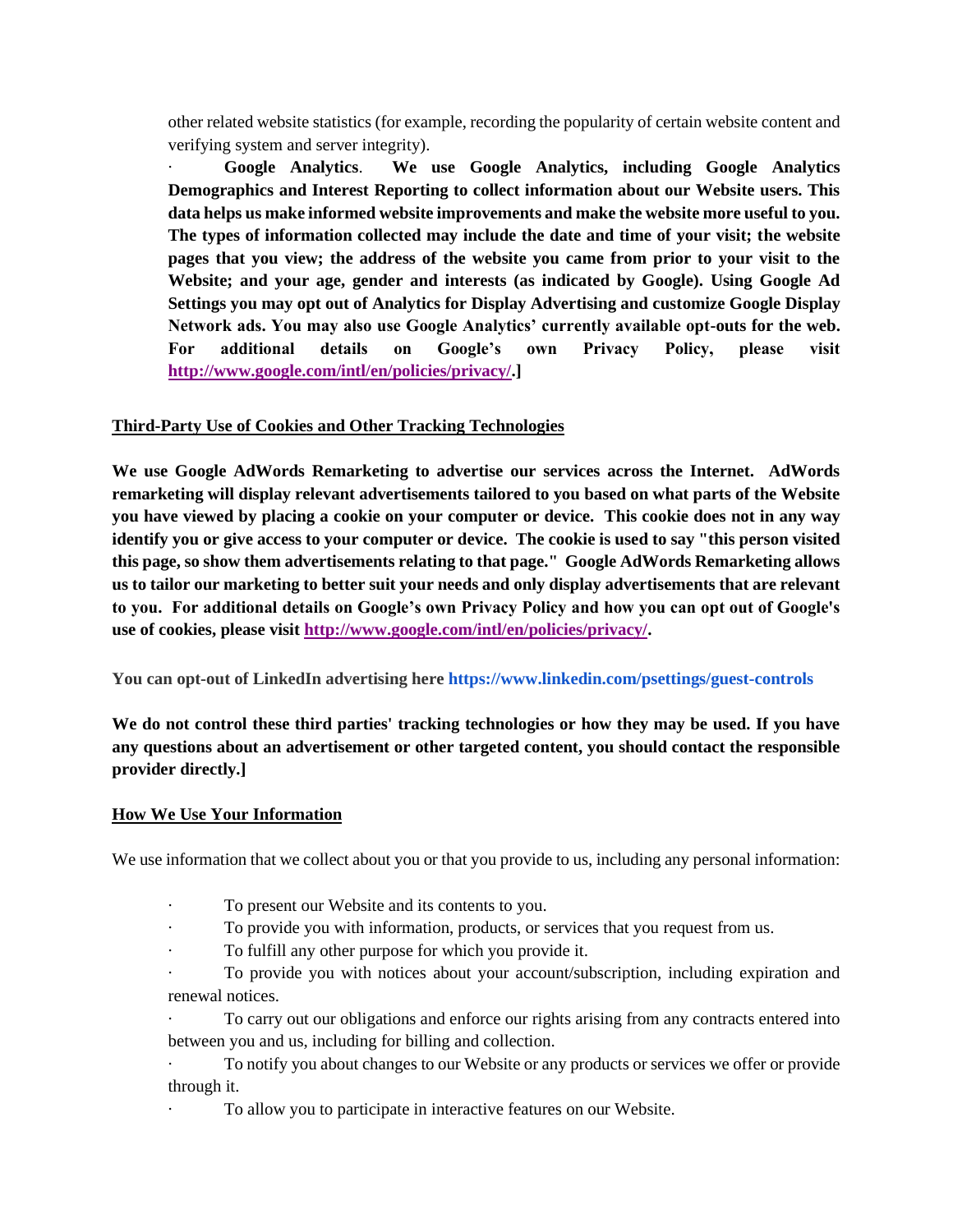- · In any other way we may describe when you provide the information.
- For any other purpose with your consent.

We may use the information we have collected from you to enable us to display advertisements to our advertisers' target audiences. Even though we do not disclose your personal information for these purposes without your consent, if you click on or otherwise interact with an advertisement, the advertiser may assume that you meet its target criteria.

### **Disclosure of Your Information**

We may disclose aggregated information about our users, and information that does not identify any individual, without restriction.

We may disclose personal information that we collect or you provide as described in this privacy policy:

To our subsidiaries and affiliates.

· To contractors, designers, service providers, and other third parties we use to support our business.

· To a buyer or other successor in the event of a merger, divestiture, restructuring, reorganization, dissolution, or other sale or transfer of some or all of the Company's assets, whether as a going concern or as part of bankruptcy, liquidation, or similar proceeding, in which personal information held by the Company about our Website users is among the assets transferred.

- · To fulfill the purpose for which you provide it.
- · For any other purpose disclosed by us when you provide the information.
- With your consent.

We may also disclose your personal information:

· To comply with any court order, law, or legal process, including responding to any government or regulatory request.

If we believe disclosure is necessary or appropriate to protect the rights, property, or safety of the Website, our users, our customers, or others.

#### Choices About How We Use and Disclose Your Information

We strive to provide you with choices regarding the personal information you provide to us. We have created mechanisms to provide you with the following control over your information:

· **Tracking Technologies and Advertising**. You can set your browser to refuse all or some browser cookies, or to alert you when cookies are being sent. To learn how you can manage your Flash cookie settings, visit the Flash player settings page on Adobe's [website.](http://www.macromedia.com/support/documentation/en/flashplayer/help/settings_manager07.html) If you disable or refuse cookies, please note that some parts of this site may then be inaccessible or not function properly.

· [**Disclosure of Your Information for Third-Party Advertising. If you do not want us to share your personal information with unaffiliated or non-agent third parties for**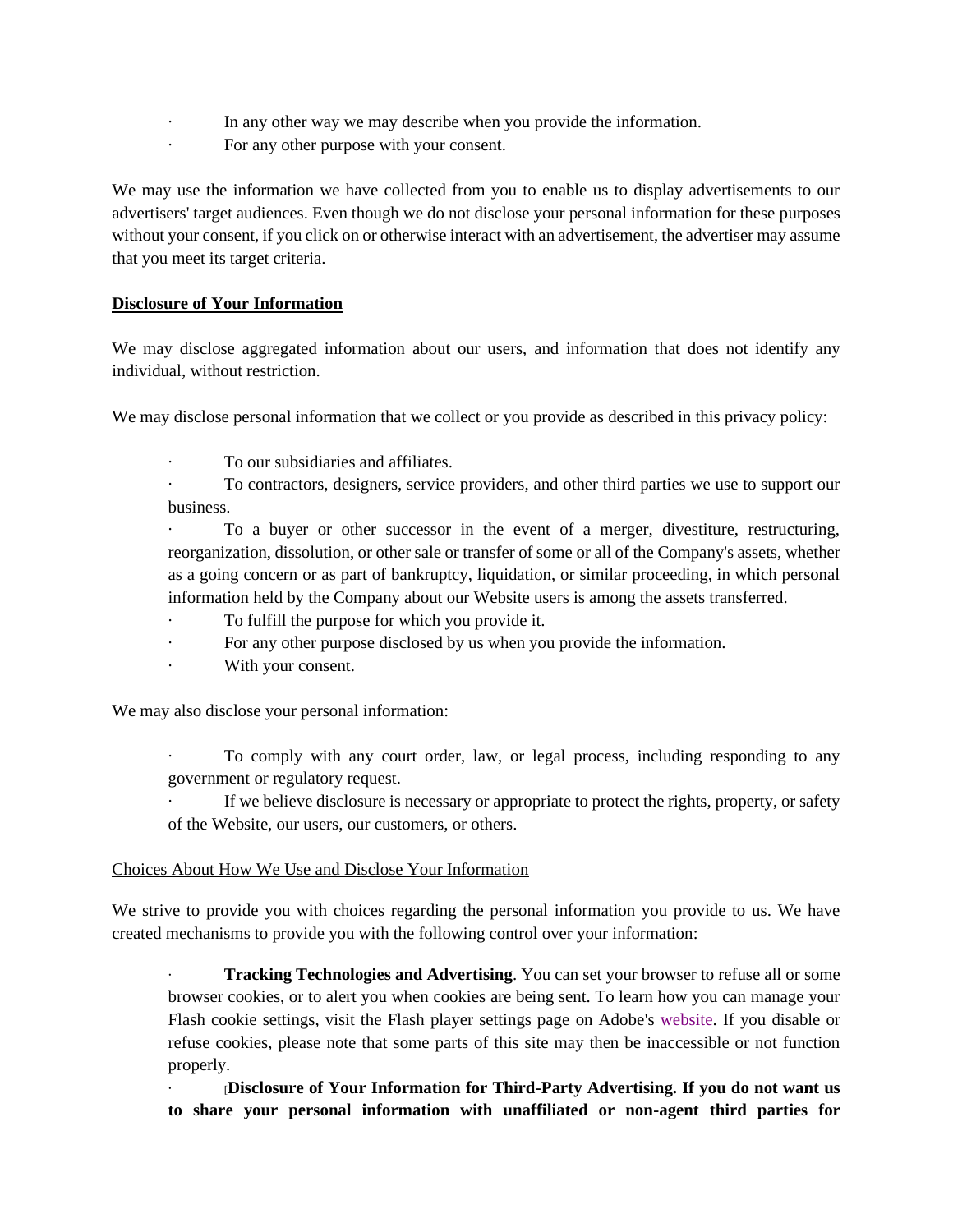**promotional purposes, you can opt-out by [checking the relevant box located on the form on which we collect your data (the [order form/registration form])/[OTHER OPT-OUT METHOD]]. You can also always opt-out by [logging into the Website and adjusting your user preferences in your account profile][,][ checking or unchecking the relevant boxes] [or by] sending us an email with your request to jdoerr@abcofnebraska.com**

· **[Promotional Offers from the Company. If you do not wish to have your [email address/contact information] used by the Company to promote our own or third parties' products or services, you can opt-out by [[checking the relevant box located on the form on which we collect your data (the [order form/registration form])/[OTHER OPT-OUT METHOD]] or at any other time by] [logging into the Website and adjusting your user preferences in your account profile by checking or unchecking the relevant boxes or by] sending us an email stating your request to jdoerr@abcofnebraska.com**

**. If we have sent you a promotional email, you may send us a return email asking to be omitted from future email distributions. [This opt out does not apply to information provided to the Company as a result of a product purchase, warranty registration, product service experience or other transactions.]]**

· **[Targeted Advertising. If you do not want us to use information that we collect or that you provide to us to deliver advertisements according to our advertisers' target-audience preferences, you can opt-out by [OPT-OUT METHOD]. [For this opt-out to function, you must have your browser set to accept all browser cookies.]]**

We do not control third parties' collection or use of your information to serve interest-based advertising. However these third parties may provide you with ways to choose not to have your information collected or used in this way. These companies may show our ads on sites across the Internet. Additionally, these companies may use information (not including your name, address, email address, or telephone number) about your visits to this and other websites in order to provide advertisements about goods and services of interest to you. In general, **ABC Seamless of Nebraska** and/or third-party advertising companies may use information collected about you to develop and display content and advertising tailored to your interests on our site and other sites. If you would like more information about this practice and to know your choices about not having this information used by these companies, [Click here for more information](http://optout.networkadvertising.org/?c=1) and [here.](https://optout.aboutads.info/)

#### **Accessing and Correcting Your Information**

You may also send us an email at **jdoerr@abcofnebraska.com** to request access to, correct or delete any personal information that you have provided to us. We may not accommodate a request to change information if we believe the change would violate any law or legal requirement or cause the information to be incorrect.

# **Your California Privacy Rights**